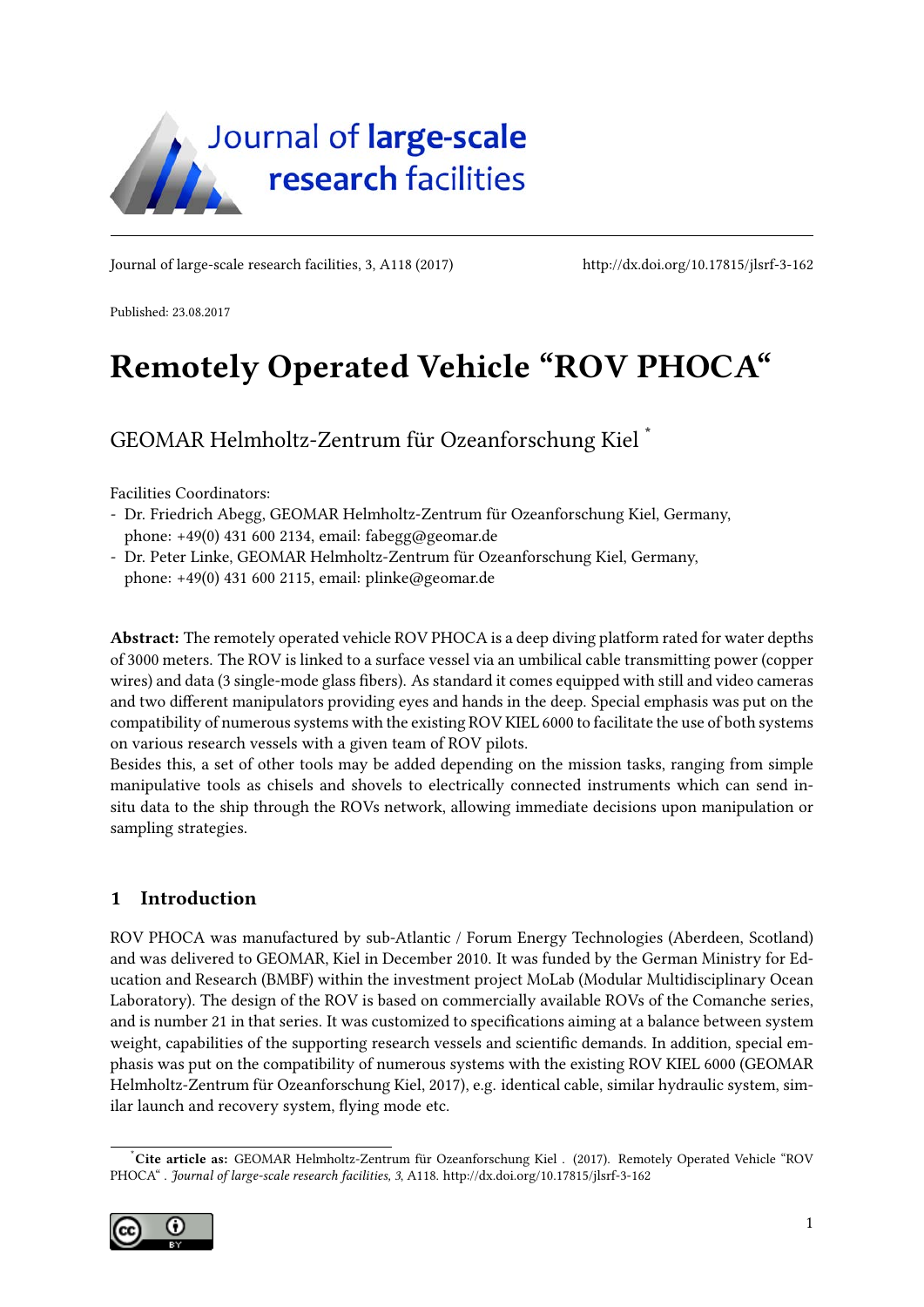The system is generally used in two different configurations: one for medium ranged water depths down to 2400 m, and one for shallow water applications down to 100 meters. In case the full dive capacity of 3000 m is required, the deep sea winch of ROV KIEL 6000 may be used, which, however, requires a certain deck load-carrying capacity of the research vessel due to its size and weight. These options allow the system to be tailored to the deployment mode, keeping its weight to a minimum, both to reduce shipping costs and to permit deployment from small and medium-sized research vessels (e.g. RV "POSEIDON", RV "ALKOR"). The ROV operates in free-flying mode, without a cage or tether management system (TMS), further reducing the weight of the system. Clip-on floats just above the vehicle ensure that, even without a TMS, the cable does not lie on the seafloor or depress the ROV by its own weight.

The main tasks of the ROV include exploration, documentation and mapping of the sea floor using its own or integrated cameras (e.g. DeepSurveyCam, GEOMAR, [Figure 1a](#page-4-0)). The two manipulators and a customized tool skid, which may be modified to accommodate different tools, are used for sampling, for example, rocks, fauna, fluids and sediments. Furthermore, ROV PHOCA was used to assemble and re-assemble the MoLab landers [\(Rovelli et al., 2015\)](#page-5-1) and recover long-term sensor records from deepsea bore hole observatories [\(Figure 1f](#page-4-0)).

ROV PHOCA has been deployed in various environments like the shallow waters of the North Sea [\(Vielstädte et al., 2015\)](#page-5-2), the North Atlantic off Norway [\(Flögel et al., 2014;](#page-5-3) [Rovelli et al., 2015\)](#page-5-1) and Iceland, the Mediterranean [\(Jordt et al., 2015;](#page-5-4) [Schmidt et al., 2015\)](#page-5-5) as well as in the Pacific off Japan.

# 2 Technical Data

## 2.1 ROV PHOCA Overview

- Owner and Operator: GEOMAR Helmholtz Centre for Ocean Research Kiel
- Commissioned in 2010
- Crew: 5 pilots and technicians for normal operations
- Maximum operation depth: 3000 m
- Dimensions: length 2.1 m, height 1.85 m, width 1.3 m
- Weight in air: 2 t, in water positively buoyant or neutral
- Propulsion system: total 7 x electrical thrusters SBE 250 (sub-Atlantic/FET, Aberdeen): 4 x vectororiented for horizontal propulsion, 3 x vertically oriented for vertical propulsion
- Auto functions: heading, depth, altitude
- Hydraulic pump: 39 lpm at max. 207 bar
- Hydraulic manipulators: 1 x ORION 7P (position controlled) and 1 x ORION 7R (rate controlled) (FMC Technologies / Schilling Robotics Ltd.)
- Cameras: 2 x SD colour cameras (Kongsberg OE14-366), 1 x HD-SDI Bullshark camera (Imenco), 1 x digital still camera (Imenco), 3 x black & white observation cameras (2 x Oktopus, 1 x Bowtech)
- Lighting: 4 dimmable LED Multi-SeaLite Matrix (DSPL), 4 dimmable halogen Deep Multi-SeaLite (4 x 250 W, DSPL), subsea flash 110 Titanium (Imenco)
- Permanent sensors: CTD (Sea-Bird), forward looking sonar (Kongsberg)

The ROV system comprises the ROV itself, a Launch and Recovery System (LARS), winches and cables as well as one control and power container depending on the configuration and the capabilities of the supporting research vessels. The system weight including the midwater winch is approximately 30 t.

# Launch and Recovery System (LARS)

The LARS is mounted on each vessel's A-frame by means of a customized adapter. It consists of a frame holding underneath a plate with dampers [\(Figure 1b](#page-4-0)). An auxiliary winch on the A-frame is used to

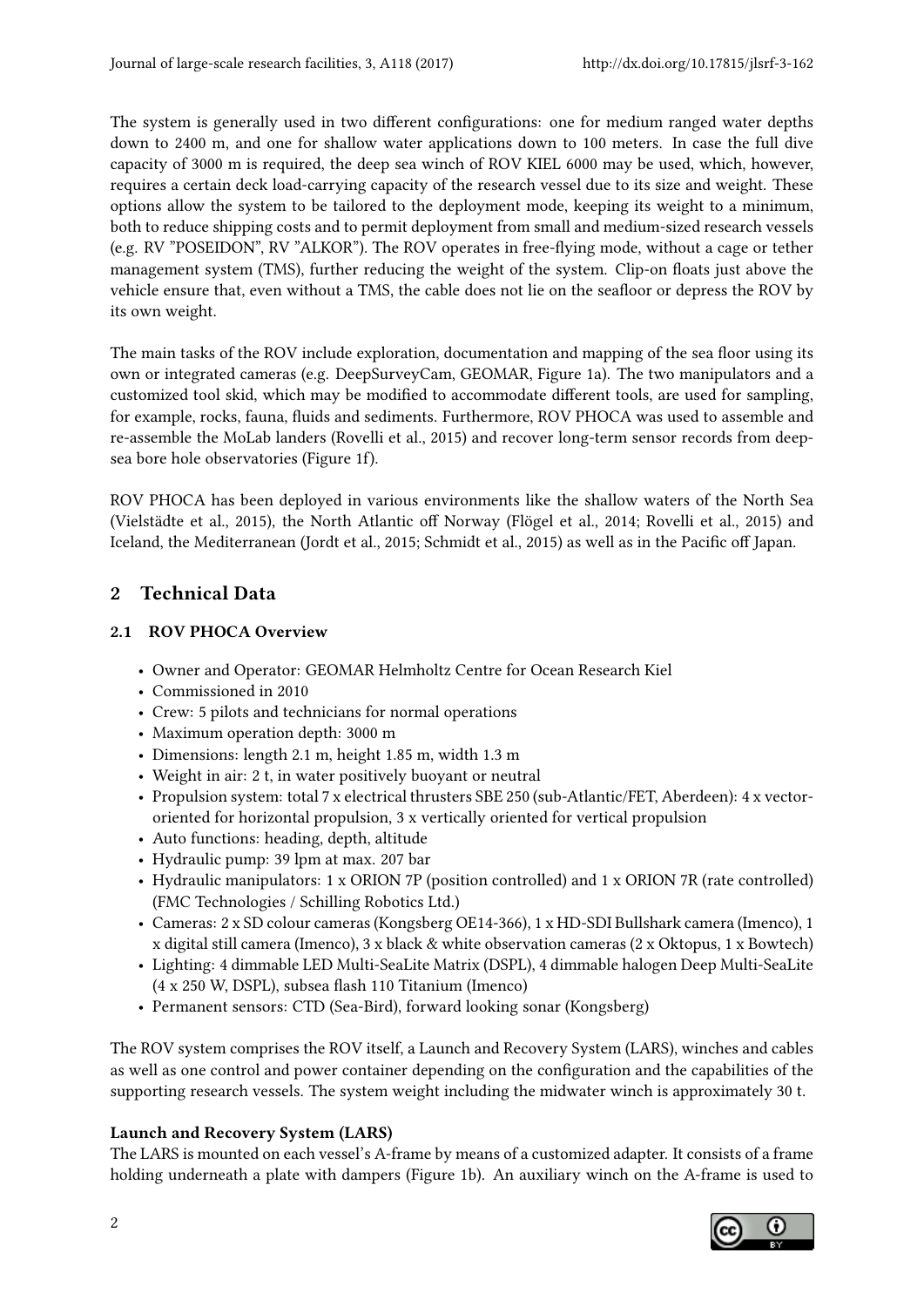lift the ROV into the dampened plate with a lift line and thus stabilize the vehicle against pitch / swing while it is being moved outboard of the vessel and lowered into the sea. When the vehicle is in the water and the auxiliary lift line is unloaded, it is detached from the vehicle which is then free to move forward away from the vessel. The power- and data –transmitting umbilical is threaded through an additional sheave to keep it load-free and clear of the LARS system itself.

#### Safety and Rescue Systems

In case of power loss to the ROV, its positive buoyancy provided by a large syntactic foam block will cause it to slowly float to the surface. The USBL transponder which is constantly in battery mode enables the pilots to acoustically locate the vehicle in the water column. In addition, a flasher system (Novatech) will start operating when the vehicle is shallower than 10 m, indicating the vehicle position at night. Once the vehicle is on the surface, a radio beacon (Novatech), which is also mounted on the ROV, is activated, allowing the bearing to the vehicle to be determined from the ship. As soon as the ROV has been traced either the vessel moves close enough to position the LARS above the ROV to lift it up, or a fast rescue boat may approach and attach a hook into the emergency lift line which is fixed at the central lift point of the vehicle.

#### Winches and Cables:

The major (midwater) winch of the ROV PHOCA system provides a diving-depth capability of max. 2400 m, with 2700 m total length of the wire. As the winch does not fit into a standard container pattern it needs to be bolted to the ships deck using special steel adapter plates. Power connection requires 400 V with 180 A. The winch has a weight of 10.5 t and is transported either as single freight or inside a container. This size and weight of the winch allow the system to be deployed off medium-sized research vehicles.

Although ROV PHOCA was intended mainly for small and medium-sized vessels using the midwater winch it is also possible to operate it with a deep-sea winch (ROV KIEL 6000) and thus reach its maximum operation depth of 3000 m. This configuration, however, may only be realized on large vessels with sufficient deck strength to support the 30 t winch.

The cable on both, the deep-water and mid-water winches is identical. It consists of sheathing composed of three steel-armored layers, protecting the core from mechanical stress and providing a breaking strength of more than 210 kN. The core consists of three single-mode glass fibers for data transmission in both directions. 2 of these fibers are used for ROV telemetry, the 3<sup>rd</sup> fiber may be used for additional scientific data links (used for HD camera). Three copper wires with 4 mm<sup>2</sup> cross-section are used for power transmission. The weight of the cable in seawater is 1 t per 1000 m.

When operating in shallow waters a winch with 350 m of buoyant tether is used. The sheathing here consists of aramid with an outer diameter of 28 mm, the core is identical to the above-described cable. When in operation the winch is used as a capstan.

## Containers: Control & Power Van

The PHOCA system includes a 20-foot container which comprises the surface control systems and the power supply and workshop in 2 separate compartments.

In the pilot stand, 2 seats for pilots are located in front of a wall of monitors and video screens, displaying all video footage, navigation software as well as the sonar image, CTD control etc. The control "area" includes one pilot console for flying the vehicle as well as handling cameras and lights. The co-pilot usually operates manipulators and the digital still camera.

There is no dedicated spares container for ROV PHOCA. When transported containerized, two 20-foot open top containers have to be rented. In cases where the vehicle, winch and spares are shipped as single freight, one 40-foot truck is necessary. The system weight including the midwater winch is approximately 30 t.

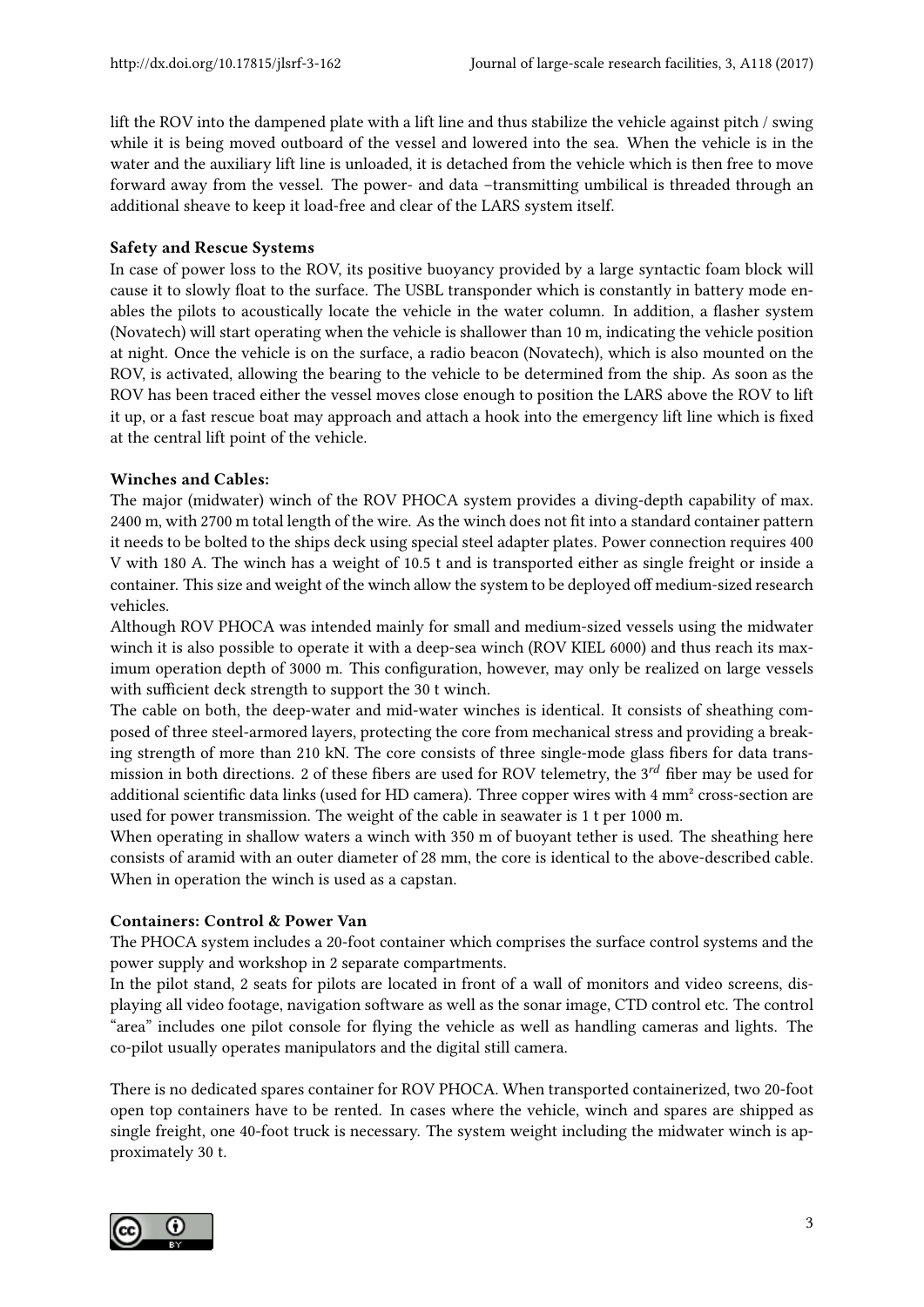#### 2.2 Sensors and Tools

#### 2.2.1 Owned by and provided within the ROV PHOCA system

- CTD Fast Cat SBE 49 (Sea-Bird) real-time probe
- Sonar MS 1000 (Kongsberg) high resolution, forward looking
- DVL Workhorse Navigator 1200 (RD Instruments) (for fine scale navigation)
- USBL underwater navigation (standardly ORE BATS, see below)
- cameras (see above)
- toolskid containing 2 hydraulically driven drawers in the front
- various sampling boxes / bioboxes
- 2 manipulators (see above)
- pushcores, various setups possible
- hand-nets
- Niskin bottles (2 l)
- chisel
- shovels and scoops, various
- acoustic HOMER beacon markers

## 2.2.2 Owned by other departments or institutions, operated by ROV PHOCA

- Bubble Box (with cameras for documenting gas bubble size, number and velocity) (GEOMAR & Univ. Kiel)
- Bubble Catcher (GEOMAR & Univ. Kiel)
- DeepSurveyCam (Tom Kwasnitschka, GEOMAR)
- Echoscope (WTD 71)
- Gas samplers
- various sensors integrated into the ROV system e.g.  $CH_4$  and  $CO_2$  sensors (CONTROS)
- Ocean Floor Observatories (Recovery) (Marum, Bremen)
- Temperature Probe (Marum, Bremen)
- Eddy correlation system
- ADCP

## 2.3 Telemetry System and Navigation

Data transfer between the vehicle and the topside control van is managed by the sub-Atlantic SubCAN-System which consists of the topside SCU (Surface Control Unit) and the topside SubCan PC, which communicates with the sub-sea ROV electronics Pod and the survey pod via CAN-bus architecture. The topside telemetry logging system ROVMon has been developed and customized to our needs by the GEOMAR ROV Team. It collects incoming data from ROV, ship, winch, CTD and underwater navigation systems (usually the ORE Offshore USBL Broadband Acoustic Tracking System (BATS)). ROVMon distributes data to several subsystems like the navigation system, the video overlay and data display clients.

The telemetry system can handle TCP/IP, UDP and serial connections. The data usually is transferred as NMEA strings; if other formats are transferred, these can be converted by specialized front-ends. The configuration of data logging is declared in advance where protocols, devices (sensors) and exports are specified for the ship and the cruise. The whole data set is written each second in comma separated values (CSV) files. For data security reasons the telemetry system starts a new file after a given interval.

For navigation and coordination with the ship during the dive, we use the navigation software OFOP (Ocean Floor Observation Protocol by Prof. Dr. J. Greinert, GEOMAR). Coordinates and course/ heading

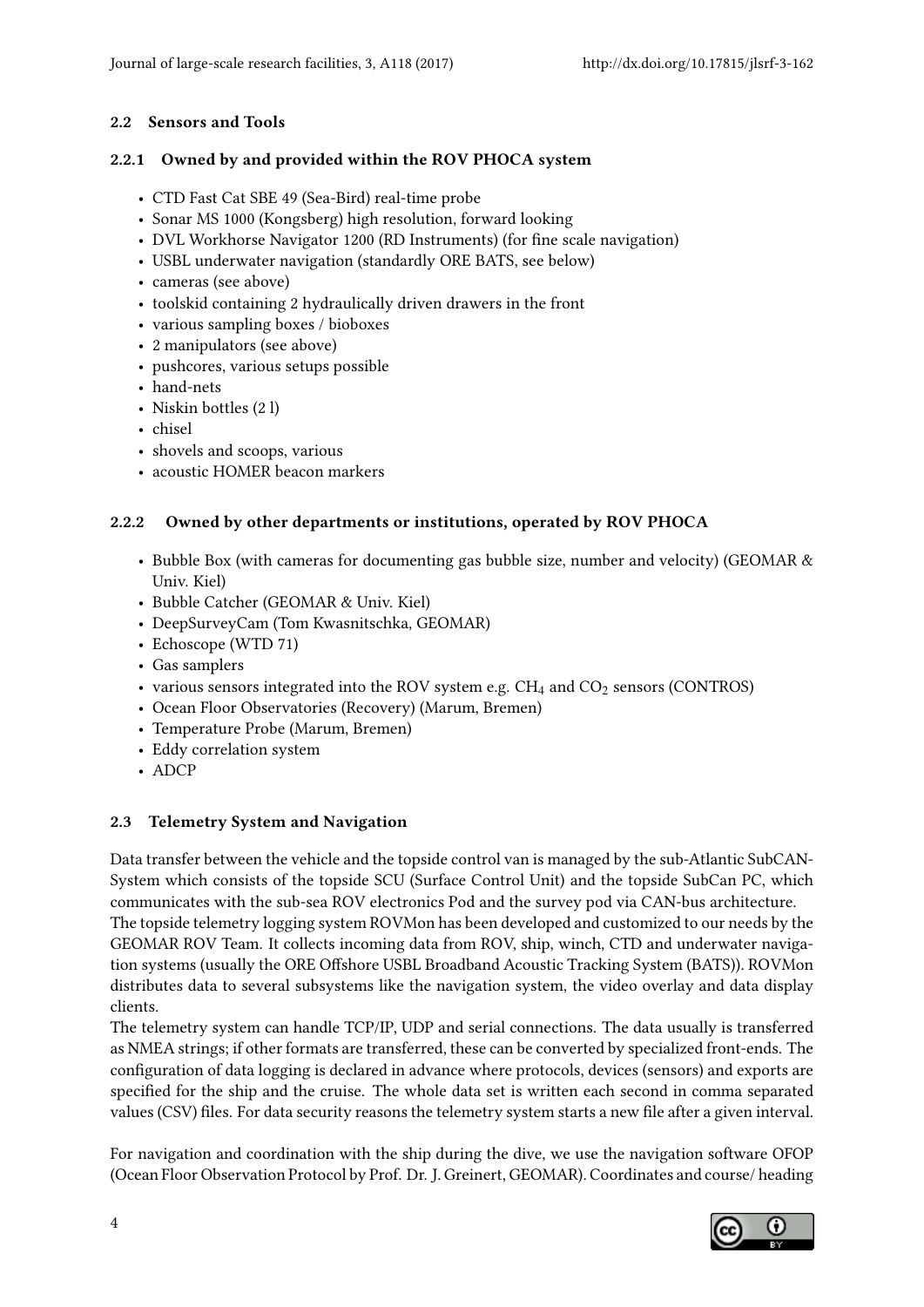/speed data from the ship and the ROV are displayed on a calibrated map. This navigation screen is also provided to the ship's bridge via a VNC viewer to coordinate ROV's and ship's position.

#### 2.4 Scientific Data management

The navigation software OFOP also includes a protocol function for the scientists to describe the dive and actions like sampling and taking pictures with coordinates and timestamps. After each dive, the scientific protocol is converted into an Excel file to provide it to the scientists. The telemetry files are packed and copied onto the server for public access and post-processing. After each dive, all data sets, protocols, videos and still images (including logo and timestamp) are uploaded on a NAS (Network Attached Storage) system inside the control van for public access and backup.



<span id="page-4-0"></span>Figure 1: ROV PHOCA a) with DeepSurveyCam setup and LED light panels mounted on both manipulators, b) launched on the A-frame of RV "POSEIDON" in the Santorini Caldera, c) operating a gas sampler, d) taking a pushcore, e) operating the Bubble Catcher, f) recovery of a deep sea observatory. (Photos: a, c-f) GEOMAR ROV-Team, b) J. Geldmacher, GEOMAR).